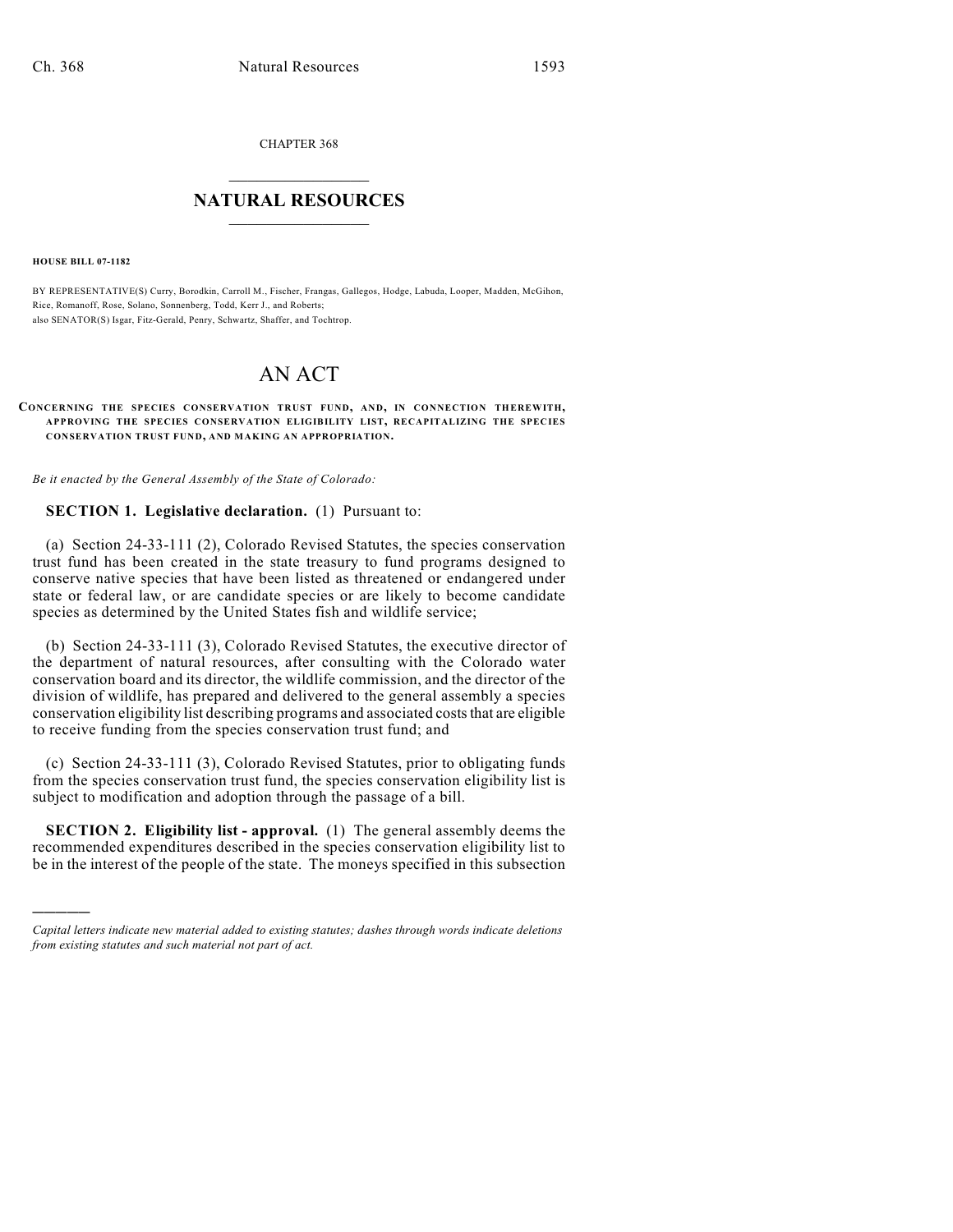(1) shall be available in fiscal year 2007-08 and shall remain available for the designated purposes until they are fully expended:

(a) The executive director of the department of natural resources is authorized to obligate and expend one million five hundred thousand dollars (\$1,500,000) from the capital account of the species conservation trust fund for the following activities, programs, and species in the following amounts:

| <b>PROGRAM/SPECIES</b>                 | <b>AMOUNT</b> |
|----------------------------------------|---------------|
| Three State Species Recovery Agreement |               |
| on the South Platte river              | \$1.500.000   |
| Total capital account appropriation:   | \$1.500.000   |

(b) The executive director of the department of natural resources is authorized to obligate and expend one million nine hundred eighty-five thousand dollars (\$1,985,000) from the operation and maintenance account of the species conservation trust fund for the following activities, programs, and species in the following amounts:

|           | <b>PROGRAM / SPECIES</b>                     | <b>AMOUNT</b> |
|-----------|----------------------------------------------|---------------|
| $\rm (I)$ | Sagebrush-associated species; shortgrass     |               |
|           | prairie-dependent species; and South Platte  |               |
|           | and Arkansas river aquatic species           | \$400,000     |
| (II)      | San Luis Valley Regional Habitat             |               |
|           | Conservation Plan for the Southwestern       |               |
|           | Willow Flycatcher                            | \$85,000      |
|           | (III) Three State Species Recovery Agreement |               |
|           | on the South Platte river                    | \$1,500,000   |
|           | Total operation and maintenance account      |               |
|           | appropriation:                               | \$1,985,000   |

**SECTION 3.** 39-29-109 (1) (1) (IV), Colorado Revised Statutes, is amended to read:

**39-29-109. Severance tax trust fund - created - administration - use of moneys - definitions - repeal.** (1) (1) (IV) If the national science foundation  $\frac{1}{1000}$ not award HAS NOT AWARDED the DUSEL to the Henderson mine near Empire the general assembly shall not appropriate moneys pursuant to this paragraph (l) BY THE END OF ANY FISCAL YEAR SPECIFIED IN SUBPARAGRAPH (III) OF THIS PARAGRAPH (l), THE STATE TREASURER SHALL TRANSFER THE MONEYS THAT WERE APPROPRIATED PURSUANT TO THIS PARAGRAPH (1) FOR SUCH FISCAL YEAR BY JULY 1 OF THE SUCCEEDING FISCAL YEAR TO THE SPECIES CONSERVATION TRUST FUND CREATED IN SECTION 24-33-111, C.R.S., AND SUCH MONEYS SHALL BE SUBJECT TO APPROPRIATION FOR PURPOSES SPECIFIED IN SECTION 24-33-111,C.R.S. In addition, the general assembly shall only appropriate AND THE STATE TREASURER SHALL TRANSFER moneys pursuant to this paragraph (l) for a given state fiscal year ONLY if, based on the preceding March revenue forecast from the legislative council, there will be sufficient revenue in the operational account of the severance tax trust fund after all the appropriations authorized or required by law as of the March revenue forecast to meet the year end balance for the given state fiscal year that is required pursuant to subparagraph (III) of paragraph (c) of subsection (1) of this section and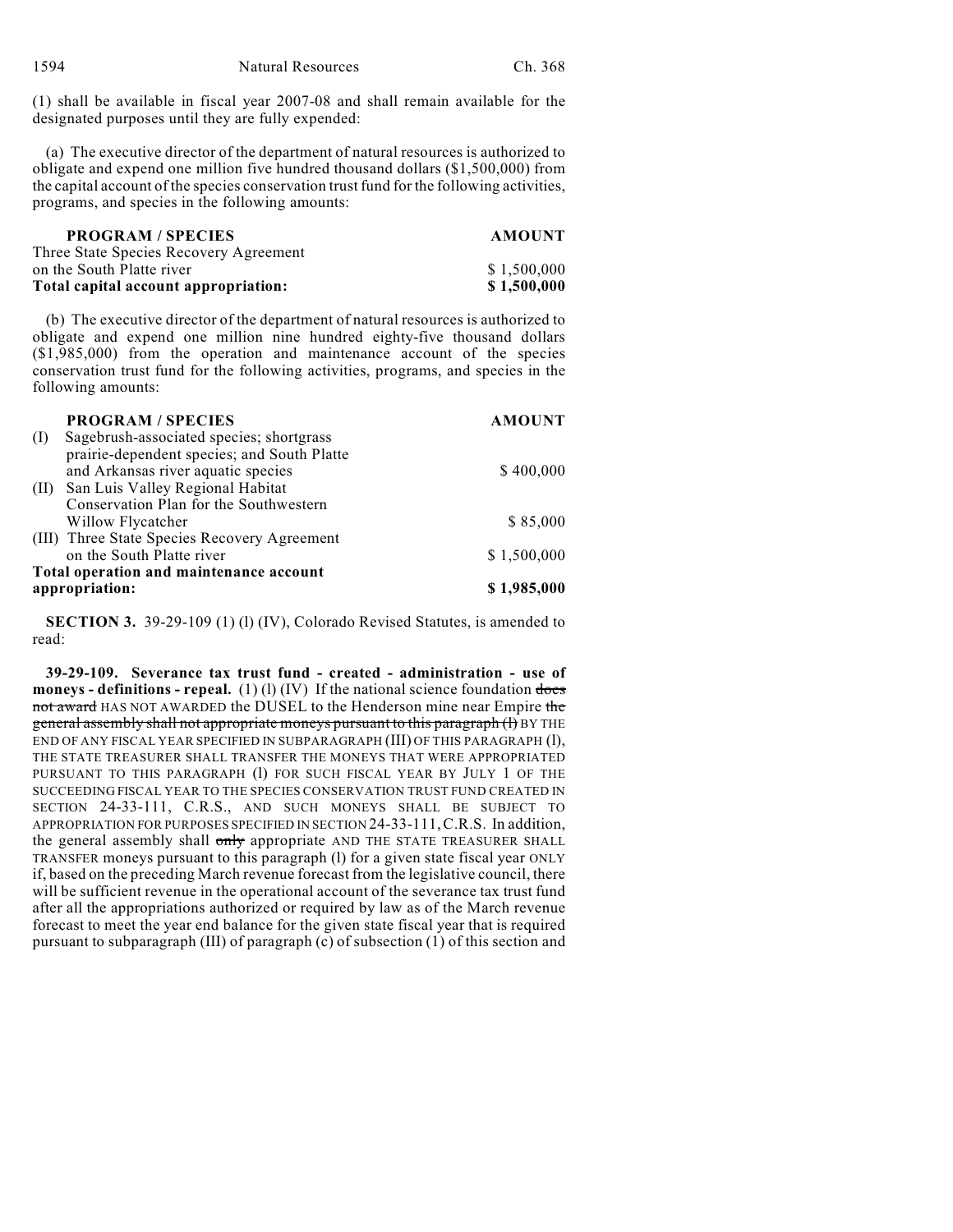required pursuant to subparagraph (I) of paragraph (f) of subsection (1.5) of this section.

**SECTION 4.** 39-29-109 (1) (k) (III), Colorado Revised Statutes, is amended, and the said 39-29-109 (1) (k) is further amended BY THE ADDITION OF THE FOLLOWING NEW SUBPARAGRAPHS, to read:

**39-29-109. Severance tax trust fund - created - administration - use of moneys - definitions - repeal.** (1) (k) (III) SUBPARAGRAPHS (I) AND (II) OF this paragraph (k) is ARE repealed, effective July 1, 2007. SUBPARAGRAPHS  $(IV)$ ,  $(V)$ , (VI), AND (VII) OF THIS PARAGRAPH (k) ARE REPEALED, EFFECTIVE JULY 1, 2011.

(IV) NOTWITHSTANDING ANY OTHER PROVISION OF THIS SECTION, ON OR AFTER JULY 1, 2007, IF ACTUAL FISCAL YEAR 2006-07 SEVERANCE TAX COLLECTIONS EXCEED THE MARCH 2007 QUARTERLY REVENUE FORECAST BY LEGISLATIVE COUNCIL STAFF FOR FISCAL YEAR2006-07 SEVERANCE TAX COLLECTIONS, THE STATE TREASURER SHALL DEDUCT FROM THE OPERATIONAL ACCOUNT OF THE SEVERANCE TAX TRUST FUND CREATED IN SUBPARAGRAPH (II) OF PARAGRAPH (a) OF THIS SUBSECTION (1) THE FOLLOWING:

(A) ONE-HALF OF THE AMOUNT OF SUCH EXCESS THAT WOULD OTHERWISE BE CREDITED TO THE OPERATIONAL ACCOUNT, UP TO THREE MILLION DOLLARS, AND TRANSFER SUCH SUM TO THE CAPITAL ACCOUNT OF THE SPECIES CONSERVATION TRUST FUND CREATED IN SECTION 24-33-111 (2) (a), C.R.S.;

(B) ONE-HALF OF THE AMOUNT OF SUCH EXCESS THAT WOULD OTHERWISE BE CREDITED TO THE OPERATIONAL ACCOUNT, UP TO THREE MILLION DOLLARS, AND TRANSFER SUCH SUM TO THE OPERATIONS AND MAINTENANCE ACCOUNT OF THE SPECIES CONSERVATION TRUST FUND CREATED IN SECTION 24-33-111 (2) (a), C.R.S.

(V) SUBJECT TO THE MAINTENANCE OF A TWO-YEAR RESERVE PURSUANT TO SUB-SUBPARAGRAPH (A) OF SUBPARAGRAPH (III) OF PARAGRAPH (c) OF THIS SUBSECTION (1), ON OR AFTER JULY 1, 2008, THE STATE TREASURER SHALL DEDUCT FROM THE OPERATIONAL ACCOUNT OF THE SEVERANCE TAX TRUST FUND CREATED IN SUBPARAGRAPH (II) OF PARAGRAPH (a) OF THIS SUBSECTION (1):

(A) ONE MILLION DOLLARS AND TRANSFER SUCH SUM TO THE CAPITAL ACCOUNT OF THE SPECIES CONSERVATION TRUST FUND CREATED IN SECTION 24-33-111 (2) (a), C.R.S.;

(B) ONE MILLION DOLLARS AND TRANSFER SUCH SUM TO THE OPERATIONS AND MAINTENANCE ACCOUNT OF THE SPECIES CONSERVATION TRUST FUND CREATED IN SECTION 24-33-111 (2) (a), C.R.S.

(VI) SUBJECT TO THE MAINTENANCE OF A TWO-YEAR RESERVE PURSUANT TO SUB-SUBPARAGRAPH (A) OF SUBPARAGRAPH (III) OF PARAGRAPH (c) OF THIS SUBSECTION (1), ON OR AFTER JULY 1, 2009, THE STATE TREASURER SHALL DEDUCT FROM THE OPERATIONAL ACCOUNT OF THE SEVERANCE TAX TRUST FUND CREATED IN SUBPARAGRAPH (II) OF PARAGRAPH (a) OF THIS SUBSECTION (1):

(A) TWO MILLION DOLLARS AND TRANSFER SUCH SUM TO THE CAPITAL ACCOUNT